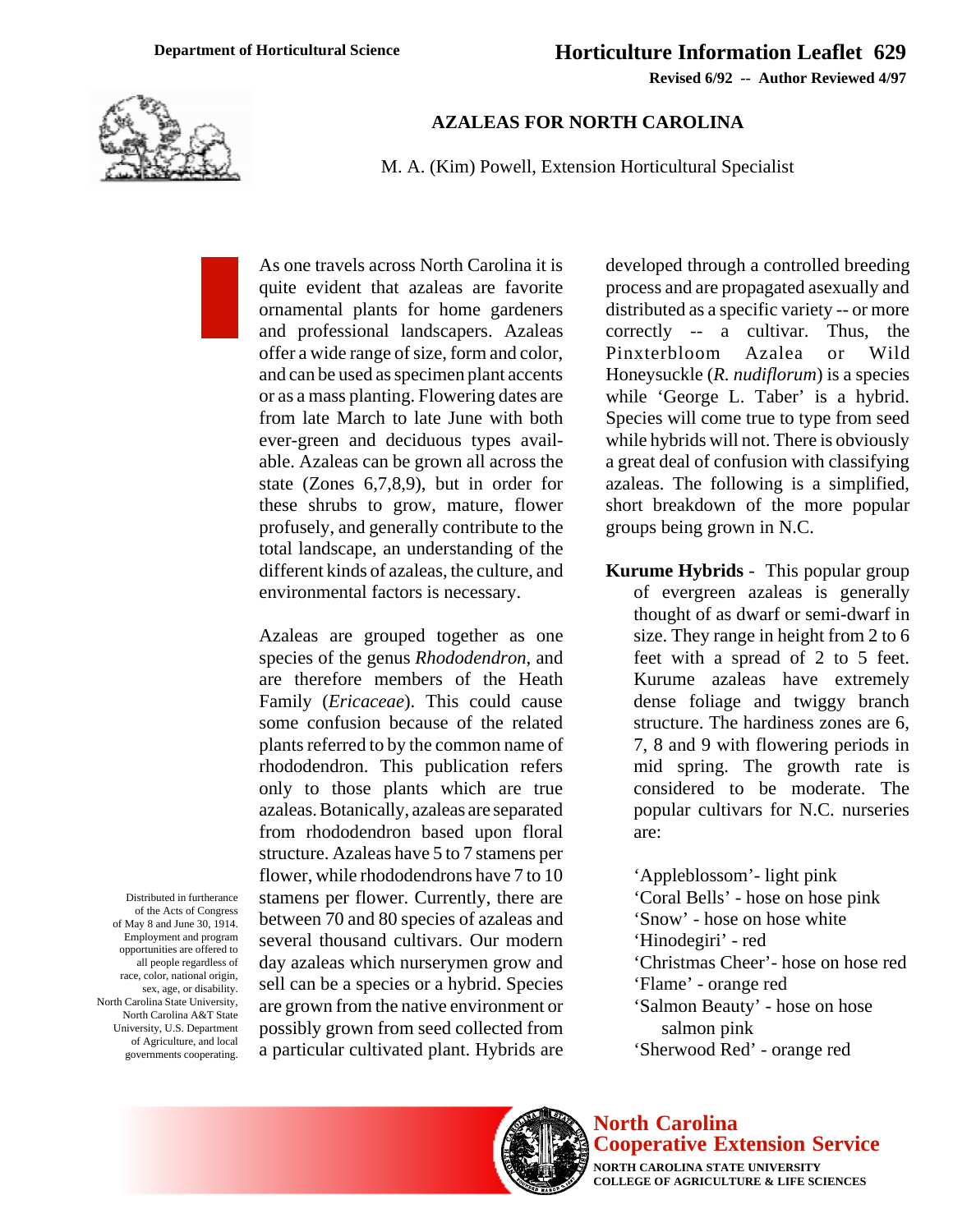'Hershey's Red' - semi-double bright red 'Hexe'- hose on hose violet-purple 'Delaware Valley White' - white

**Southern Indica Hybrids** - This group of azaleas, commonly referred to as Indica azaleas, are very popular in the eastern and southeastern parts of N.C. because of their lack of cold hardiness. Indica azaleas grow to a height of 6 to 12 feet with a spread of 6 to 8 feet and flower from late March to mid to late April. The flowers can reach a diameter of 2 to 3 inches. They are popular cultivars of the South. Indica Azaleas are as follows:

'Formosa'- rose purple - single - 3 inch diameter

'Fielders White' - white - single - 2¾ inch diameter

- 'George L. Taber'- light pink single 3 inch diameter
- 'Judge Solomon' pink single 3 inch diameter
- 'Mrs. G. G. Gerging' white single 3 inch diameter
- 'President Clay' orange-red single 2¼ inch diameter
- 'Pride of Mobile' deep rose pink single 2½ inch diameter

**Belgian Indican Hybrids** - The Belgian hybrids were developed from the hybridization of the Indican Hybrids, in Belgium and England in the mid 1980's. Developed mainly as greenhouse forcing varieties, this group is extremely tender and not recommended for landscape use. Several popular cultivars are:

'Pink Ruffles' - violet red 'Albert-Elizabeth' - white with orange-red edge 'Hexe de Saffelaere' - hose in hose red 'Paul Schaeme' - double light orange 'Triomphe' - double frilled red

**Indica Azaleas (***R. indicum***)** - The true *R. indicum* from Japan (1883) is a small, dense, semievergreen azalea rarely reaching 3 feet in height. Most of the common late flowering cultivars (June) are sold as 'Macrantha' azaleas.

- **Dwarf Indica Azaleas (***R. eriocarpum***)**  Commonly known as the 'Gumpo' group, these are the most popular dwarf azaleas for N.C. gardeners. These very low, dense, compact azaleas produce an abundance of blooms in June and even early July. 'Gumpo' produces white blooms with a 2½- to 3 foot diameter flower and 'Pink Gumpo' is pale pink with a white edge.
- **Gable Hybrids**  This large group of hybrids was developed by Joseph Gable in Pennsylvania and introduced in the mid 1920's. This very hardy group was obtained by crossing the Korean and Kaempferi azaleas. This group of hybrids is very popular among gardeners in the western and northwestern parts of N.C. Popular varieties are:

'Rose Greely' - hose on hose white 'Mary Dalton' - orange-red 'Stewartstonian' - red 'Carol' - hose on hose violet red 'Big Joe' - reddish violet 'Herbert' - purple 'Forest Fire' - hose on hose red 'Purple Splendor' - purple 'Rosebud' - double rose 'Cameo' - hose on hose pink 'Corsage' - lavender

- **Satsuki Hybrids**  The Satsukis were introduced from Japan to the U.S. in 1938. Satsuki azaleas generally are low growing, only reaching a height of 2 to 4 feet and a spread of 2 to 4 feet. Flowering dates would be May to June with large showy flowers. Colors vary quite widely, some being one color, striped or some with a different color margin.
	- 'Amaghasa' deep pine 3½ inch diameter
	- 'Beni-kirishima' orange red double 2 inch diameter
	- 'Gunrei' white with small pink flecks 2 inch diameter
	- 'Higasa' deep rose pink single 4½ inch diameter
	- 'Eiten' mallow purple
- **Kaempferi Hybrids**  This is a large group of azaleas which originated in Holland around 1920. They are popular because they are extremely cold hardy.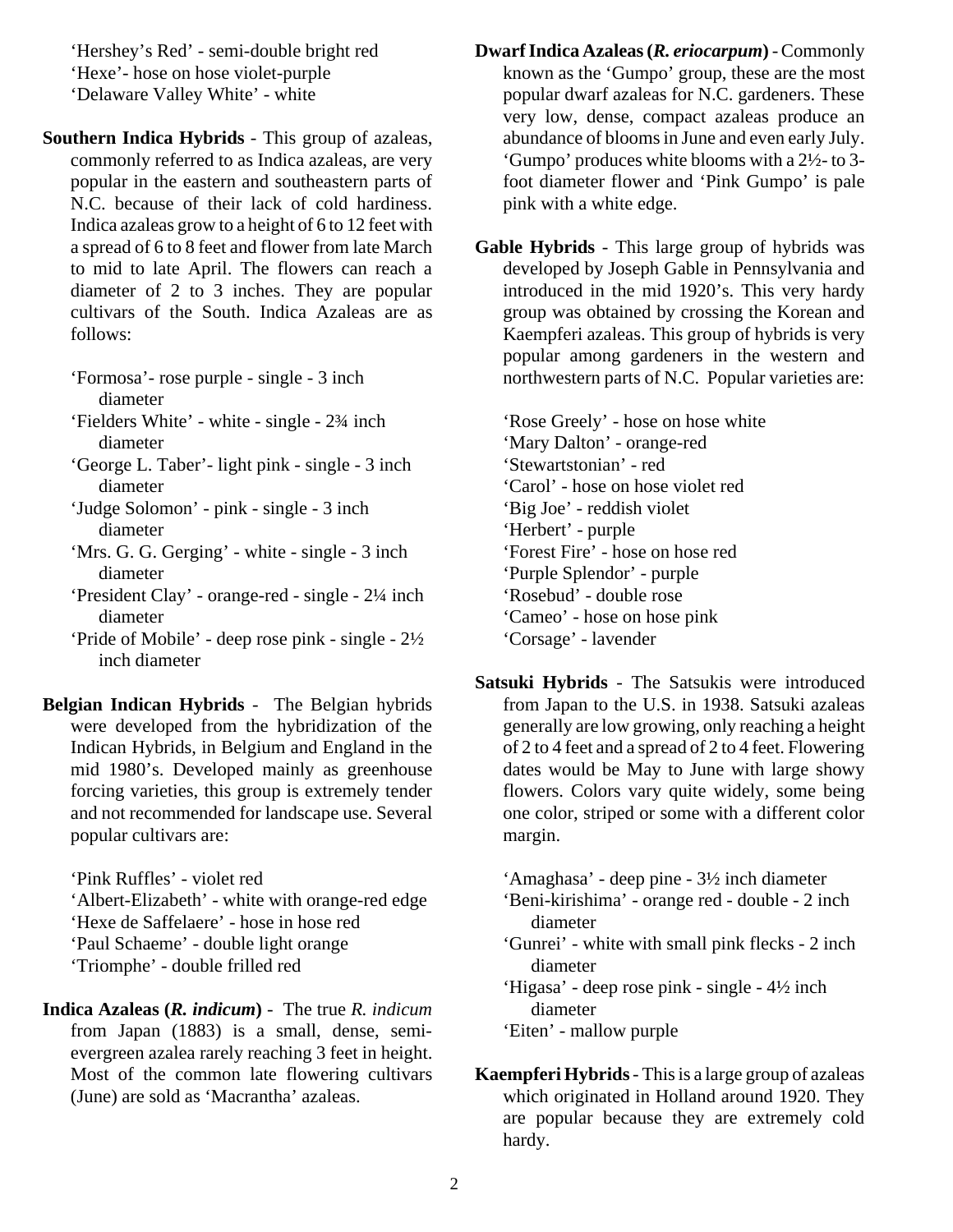'Fedora' - violet red 'Gretchen' - reddish violet 'Kathleen' - rosy red 'Carmen' - red 'Alice' - salmon red 'Charlotte' - dark orange red

**Glenn Dale Hybrids** - This large group of hybrids have been developed since 1935 by B. Y. Morrison of the USDA at Glenn Dale, Maryland. They were developed to produce large and varied flowers like the Southern Indican Azaleas yet be much more cold hardy. Flowers can range to over 4 inches in diameter, single, hose in hose, semidouble and double. The general size would be 4 to 6 feet in height with a 3 to 4 foot spread. The flowering season was extended with the development of the Glenn Dale hybrids. Some flower as early as the Kurumes, in mid March, while others don't flower until mid June. There are over 450 named cultivars.

- 'Aphriodite' rose pink single 2 inch diameter
- 'Copperman' deep red single 2¾ inch diameter
- 'Fashion' rose with dark blotch 2 inch diameter
- 'Glacier' white with faint green tone 2½ to 3 inch diameter

'Morning Star' — deep rose

**Pericat Hybrids** - The Pericat hybrids were introduced as greenhouse forcing azaleas in 1931. Some are as hardy as the Kurume but most are rather tender. (They were crosses between the Kurume and Belgian Indican Azaleas.) For landscape purposes they should be used only in southern areas of N.C.

'Flanders Field' - red 'Pericat Pink' 'Pericat Salmon' 'Pericat White' 'Pinochio' - rose

**Carla Hybrids** - Since the azalea breeding program was initiated in part by a former N.C. State horticulturist now at L.S.U., all resulting cultivars will be released as Carla (North Carolina - Louisiana) hybrids.

In July 1976, the N.C. Agricultural Research Service approved the release of seven azalea cultivars — Adelaide Pope, Carror, Elaine, Emily, Jane Spalding, Pink Cloud, and Sunglow.

In 1982 the Agricultural Research Service approved the release of four additional Carla hybrids — Autumn Sun, Cochran's Lavender, Pink Camellia, and Wolfpack Red.

The following are descriptions of the new azalea cultivars:

- **Elaine** Flowers light pink, fully double, medium sized rose-bud type opening full wide in later development, 1 to 3 flowers per bud; plant medium sized; bloom in Raleigh area April 16- 26.
- **Carror** Flowers rose pink, semi-double, medium sized, 1 to 4 per bud; plant medium sized, compact; blooms in Raleigh area April 25 to May 1.
- **Pink Cloud**  Flowers light pink, predominately single, large sized, 2 to 4 per bud; plants medium sized; blooms in Raleigh area April 15-25.
- **Jane Spalding** Flowers rose pink, single, 1 to 3 per bud, medium sized; plants medium sized; blooms in Raleigh area April 15-25.
- **Emily** Flowers deep rose red, single, medium to small, 1 to 3 per bud, hose-in-hose (one flower within another); plant medium sized; compact; blooms in Raleigh area April 18-30.
- **Adelaide Pope** Flowers deep rose pink, single, medium to large, 1 to 5 per bud; plant medium large, vigorous, compact, blooms in Raleigh area April 15-25.
- **Sunglow** Flowers deep rose pink, single, medium large, 1 to 4 per bud; plant medium to large sized, vigorous; blooms in Raleigh area April 20-30.

<sup>&#</sup>x27;Eros' — pink

<sup>&#</sup>x27;Aztec' — peach red